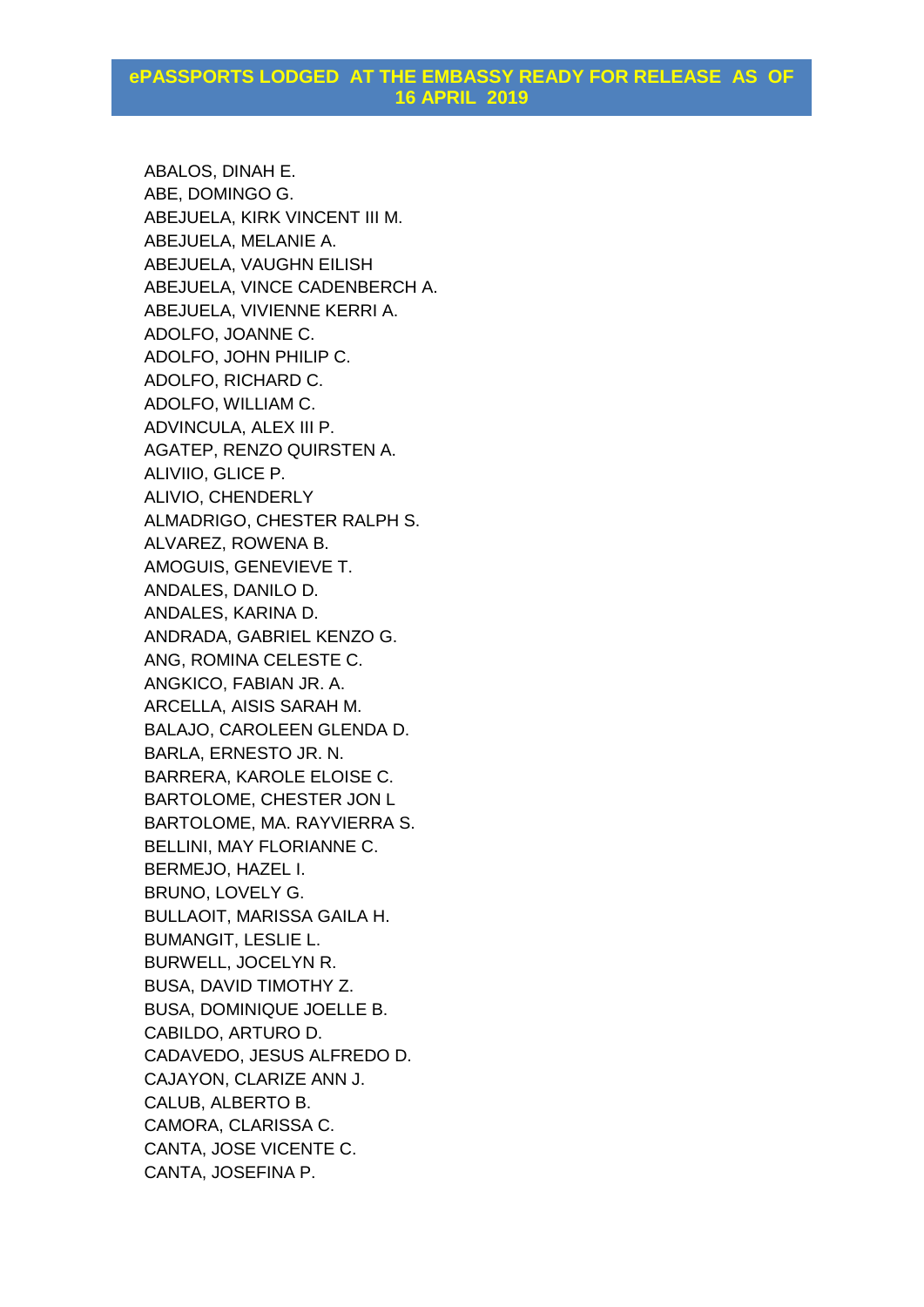CAOILI, DAVE CHARLES L. CAPONE, CRISTY FE P. CAPUCAO, NOEL A. CARBONE, LOURDES Y. CARREON, JOSE EDISON III D. CATIPAY, LYN F. CELI, MARIANNE M. CENIZA, MARICEL D. CHING, JOVI ROSELLE A. CHUA, GIANNE CARLO V. CLAUS, SAMUEL M. CO, RACHELLE CHRISTINE COLLETT, RAYMOND CHARLES T. CORILLA, SARAH S. COZO, ELIBETH C. COZO, MAIAN J. CRISPINO, ZARAH JANE T. CROCKFORD, TERESA P. CRUZ, DARYL A. CRUZ, KARLA MAE J. DAQUIGAN, BIGHANI F. DAQUIGAN, DIANA MAE C. DARLING, JENNIFER B. DAVID, MARA MIKAELA B. DE BELEN, ANNA LORREN C. DE LEON, LEAH LIRA O. DE LUNA, RAIGIEL DG DE LUNA, RAINIEL DG DECIERDO, NELFE C. DECOLONGON, JOSE RANIE D. DELBARI, CHARLS NIER DIGAL, ARLEEEN T. DUGANG, ROBBIE JUSTINE S. DUMARAN, GEV RUSSELL G. DUMARAN, NEDI JESSA C. DUMARAN, VENICE HYACINTH C. DURAN, HOSANA B. EDWARDS VIRGINIA J. ESCUADRA, MARGARETANNE T. ESDRELON, JOYCE Z. FABELLA, GUILLERMO P. FABELLA, SHAUN WILLIAM R. FELICIANO, LEE LAUREEN JOY P. FLORES, ELLA JILL C. FORTALEZA, JANNA LEXISS P.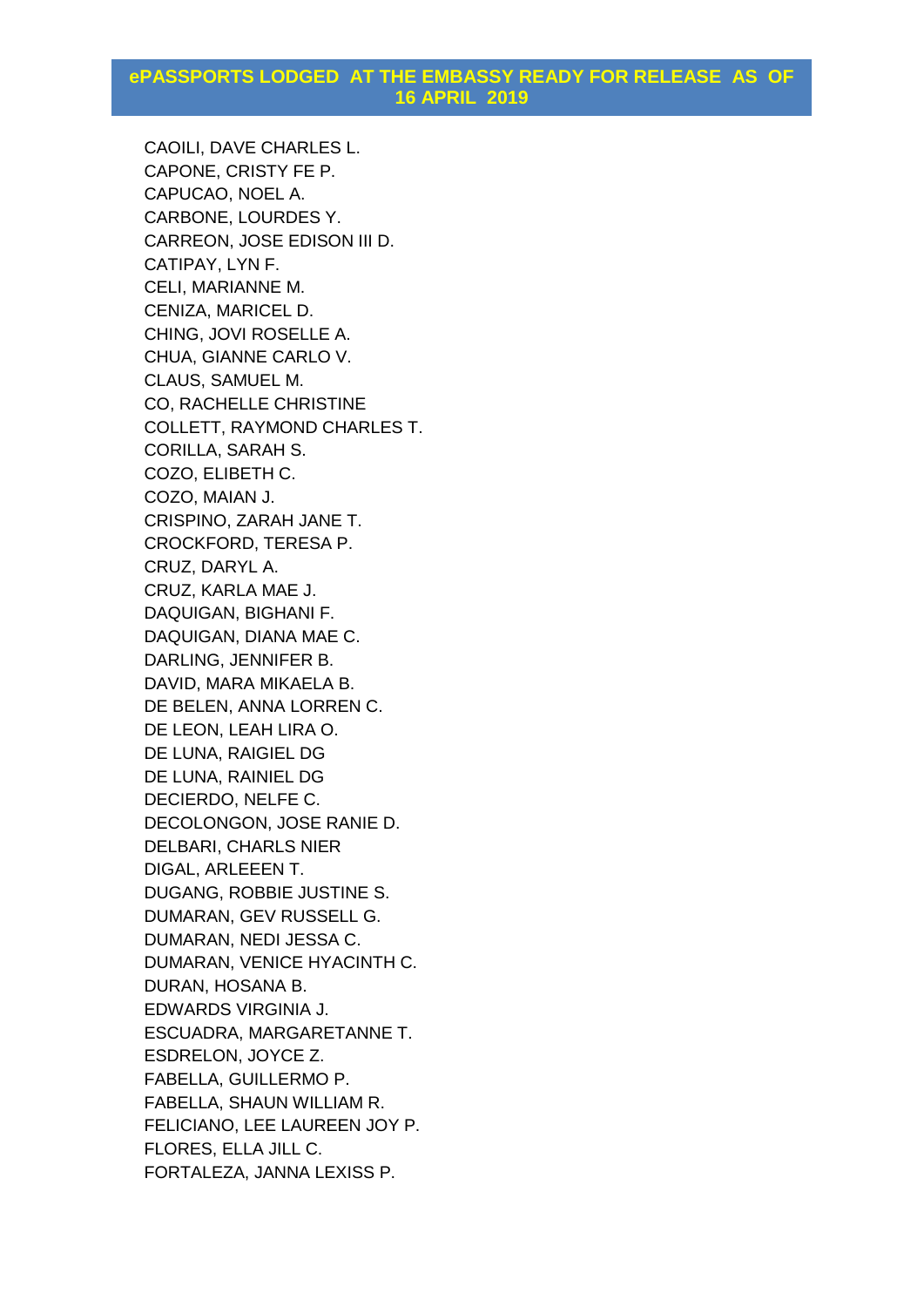FORTALEZA, JASON D. FORTALEZA, LEAH P. FORTALEZA, MARCUS THOMAS P. FORTALEZA, MIKEL JUSTIN P. GAPOR, FRANCISCA T. GARCIA JESSICA JOY P. GARCIA, EIHLIONY CHLOETILLE GARCIA, MARIPEARL SJ GERSANIVA, CHRISTIE JAE M. GRAHAM, SHIRLEY L. GRIME, ANICETA T. GUEVARRA, MA. THERESA C. HASSELL, ESTRELLIETA F. HOUGHTON, COLLEEN DYM A. IDDOBA, DIALYN B. JOSE, MARICAR M. JOSE, MEGAN M. JOSE, ROMAR M. KARYDIS, STEPHANIE B. LEE, IRENE B. LEGASPI, ERICK JON R. LIZARDO, KIM DUSTIN S. LIZARES, HANNIE MARIVIC A. MACALINTAL, JHOLAN B. MACEDA, LEONILA F. MADAMBA, RALPH JEFFREY P. MADAYAG, ANNETTE T. MADDEN, PINKY O. MALAHAY, ERROL TIM V. MALAHAY, MILAGROS NINFA P. MALAHAY, ZEUS ADRIAN BRANDO P. MALUNAS, BUSHANNE RIO R. MALUNAS, HILARIO JR. A. MALUNAS, MARIZ RIO R. MALUNAS, SHELOMITH RIO R. MAMBURAO, ORCHYLL U. MAMBURAO, THORNE THORSTIEN U. MAMBURAO, THRYGG THRYNNT U. MANTABOTE, CHONA U. MARGETTS, IVY JOAN O. MARTAL, SEBASTIAN DION H. MATEO, CHERRYMAY R. MATHERS, JANICE B. MATIAS, EUNIKAELA COLEEN C. MATIAS, FRANCIA G.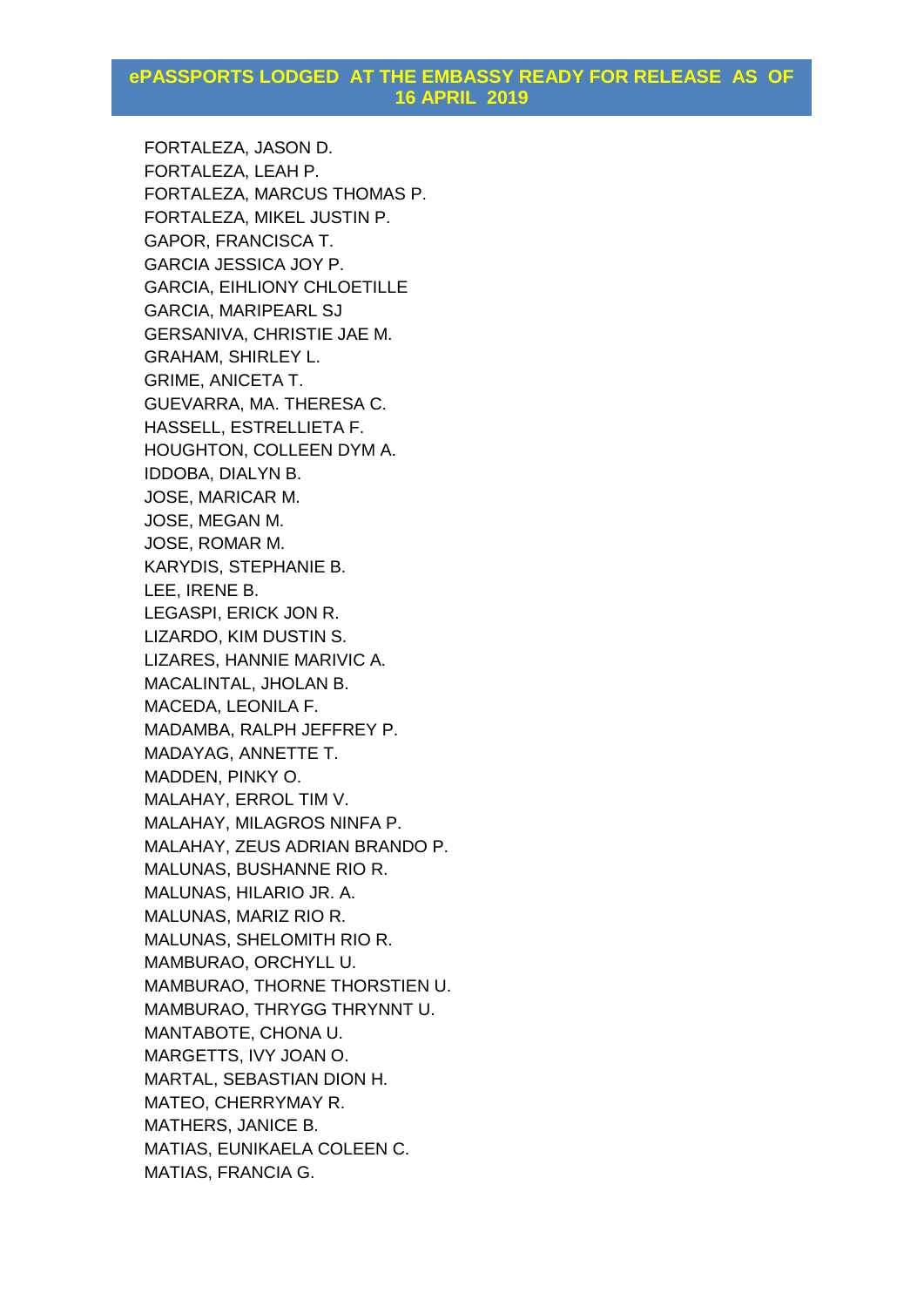MATIAS, M. G. MAY, ANGELINE P. MCFADZEAN, GEMMA I. MCKINLAY, MARIEVIC A. MELENGRET, HAROLD GINO DAVID G. MEW, SIONY P. MIGUEL, PEARL ZYNE P. MILLER, CRISTINA V. MILLER, SIENNA V. MINA, ALLAN A. MINA, ALLEANA M. MINA, ANABELLE M. MINA, LUIS GABRIEL M. MINGA, ALBERT L. MIÑOZA, DANIELLE SHEARLE Q. MOMBLAN, CHESTER P. MOMBLAN, SALLY L. MONTERA, RUELYN A. MONTERO, EMMA T. MUIRHEAD, CYAN MARION N. MUIRHEAD, KRISTEN ROBYN N. MUÑOZ, JULIANA EVE D. MUÑOZ, MARIA ELVIRA D. MURCILLA, JESSIE V. MURPHY, FERRY ROSE V. NISPEROS, KREESTA REI D. NOBLE, FERDINAND S. OBRERO, RAY ANTHONY M. ODA, HARLEM M. OLANO, EPHRAIM REY B. OLANO, LUCIA MAE B. OLANO, SHERREY LORAINE B. ONG, MARC ZANJO L. ONG, RIZZA MAR L. ORPIA, CHRISTINE B. OYANGOREN, ERNEST JOHN L. OZINEL, ETHEL C. PAIMALAN, LOUIE BRYAN G. PALOMO, GLORIE JANE B. PALOMO, LOUCHI VENICE B. PALOMO, XIANNE VERNIECE B. PAMUSPUSAN, MACY JOY V. PAREDES, CHIT JANSSEN A. PAREDES, ZENAIDA F. PIGA, MARGIE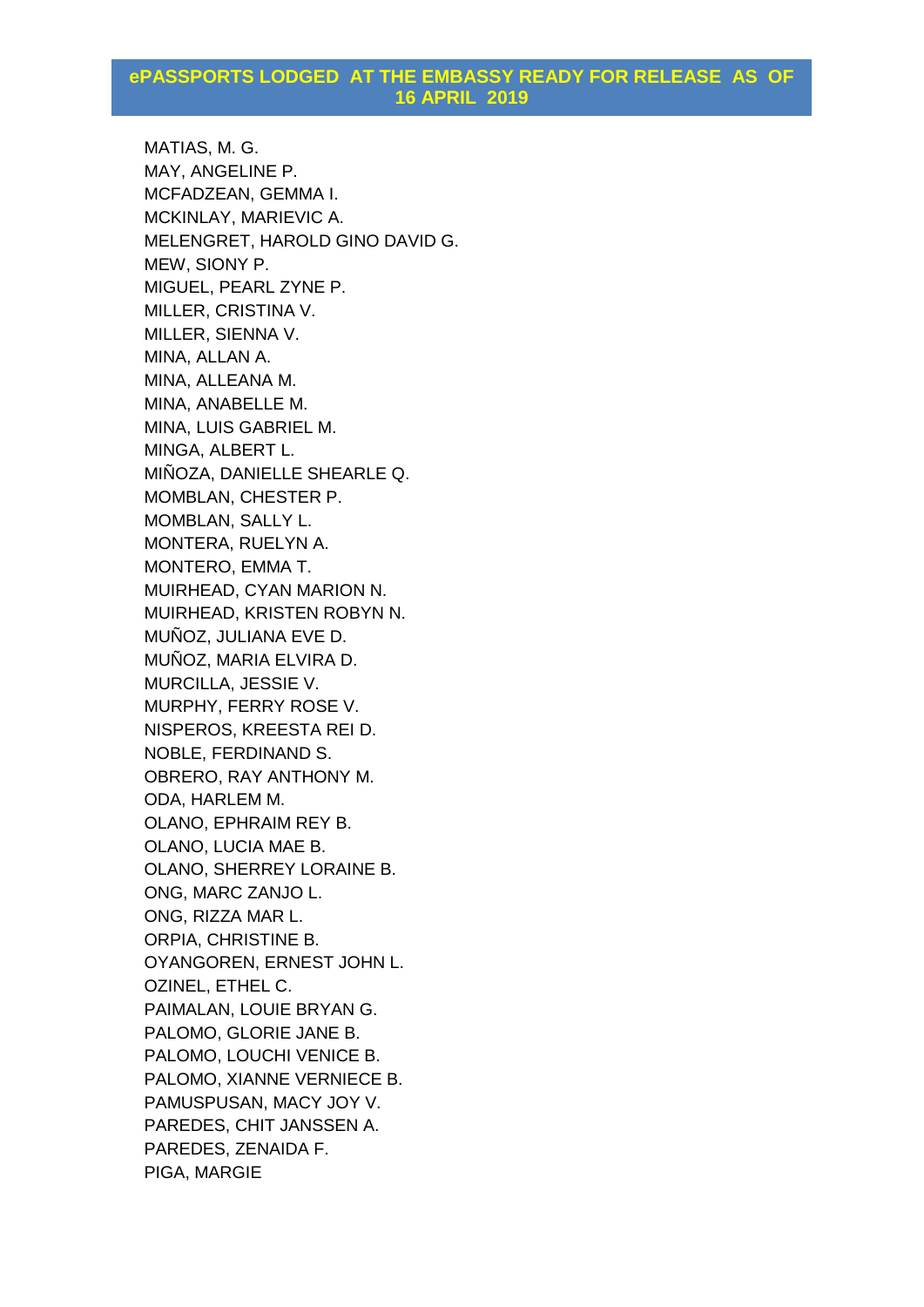PILAR, BABY JANE S. POLIRAN, ANGIE L. PORTOLES, MICHELLE V. PUA, THEODORE JENKINS LEVI N. QUIAMBAO, LUCAS MATEO P. QUIAMBAO, MARIBEL P. QUINIA, SIDNEY M. RAMOS, FELICITAS V. RAMOS-FABELLA, JOAN V. RAPATAN, KNIGHEL B. REBULTAN, EXCELENE GEN RIVERA, KIZZIE LIZETTE B. ROMBO, MARIA CLEOFE O. SABUERO, CLINT A. SABUERO, CLYDE A. SABUERO, ROSIE A. SADURAL, MARY ANN A. SAGUN, SEDNEY D. SALANGUIT, SHEIRIE T. SALCEDO, JEF YUNAKITE C. SANCHEZ, JOSE LUIGI H. SANIANO, MARILYN N. SANTOS, AALIYAH RHOQUIN O. SANTOS, CHARLES KARLO O. SANTOS, DANIEL JR. T. SANTOS, MANNIX L. SANTOS, MARIA BERNADETTE G. SANTOS, MICHAEL R. SAVIS, LESLIE P. SECUYA, HONEY GRACE M. SORIANO, JOSE ANTHONY D. TALIPAN, MARIA ISABEL N. TALIPAN, MARK LEMUEL B. TANATO, JULIET M. TATEL, JENNYLYN V. TAYAG, MARITES C. TECSON, CHARLOTTE G. TECSON, JOEL A. TOLENTINO, CHRISTOPER B. TORRES, ISAAC P. TRAVILLA, JOSHUA Y. TRESPECES, ERA P. TULLO, ENGELBERT JOHN Z. TUTOR, WILFREDO JR. P. UMALI, ABIGAIL R.